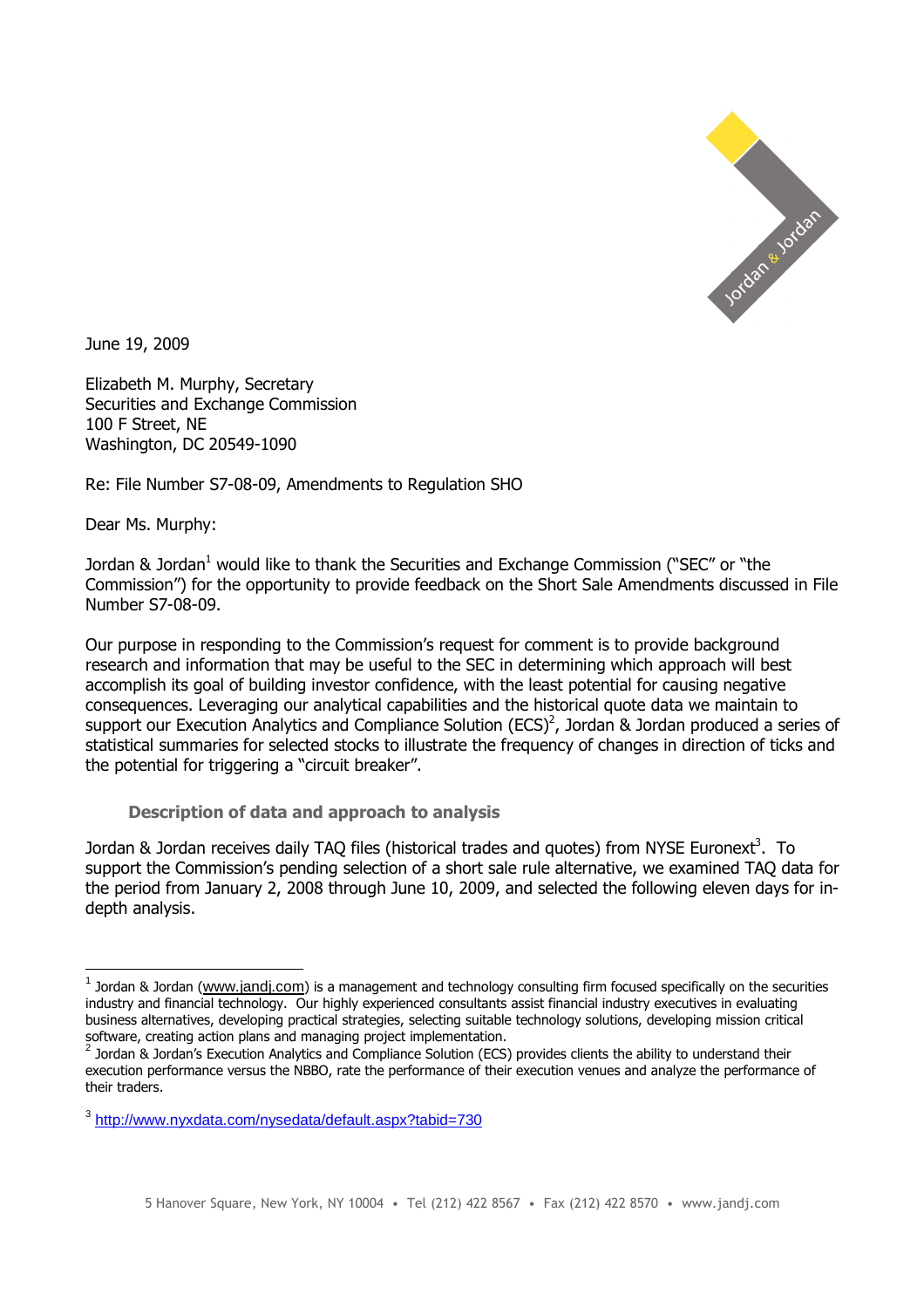

| <i>Trade Date</i> | S&P 500 Change |
|-------------------|----------------|
| 10/15/2008        | $-8.72%$       |
| 9/29/2008         | $-8.49$        |
| 12/1/2008         | $-8.15$        |
| 10/9/2008         | -7.94          |
| 11/20/2008        | -6.63          |
| 11/19/2008        | $-6.11$        |
| 10/7/2008         | -5.80          |
| 10/22/2008        | $-5.77$        |
| 1/20/2009         | -5.23          |

On the following dates, the S&P 500 experienced a decline greater than 5%:

On 10/10/2008, TAQ trade data reported record equity trade volume with 82,582,770 trades during market hours.

On 6/10/2009, TAQ trade data reported average equity trade volume with 35,819,478 trades during market hours.

Jordan & Jordan reviewed TAQ data in the context of the modified uptick and the circuit breaker alternatives proposed by the SEC. This letter highlights our findings; however, additional detail and further analysis can be provided at the Commission's request.

# **Frequency of Directional Changes in the National Best Bid**

The modified uptick rule would require an uptick of the National Best Bid (NBB) to place an order to sell short. The number of NBBs generated for a single security can come close to a million, with thousands of directional changes ("flips") in the price of a stock on any given day. On a highly volatile day, several directional flips could occur every second. For example, Figure 1 describes the number of times the NBB changed direction for a small group of banking stocks on selected trading days. The stocks illustrated include: BAC-Bank of America; C-Citigroup; GS- Goldman Sachs; JPM-JPMorgan; MS-Morgan Stanley; and WFC – Wells Fargo. Our sample set shows Goldman Sachs had 144,273 directional tick changes on October 10, 2008, averaging more than 6 flips in each second of trading.

**Figure 1. Number of Tick Flips on Selected Trading Days for Indicated Bank Stocks** 

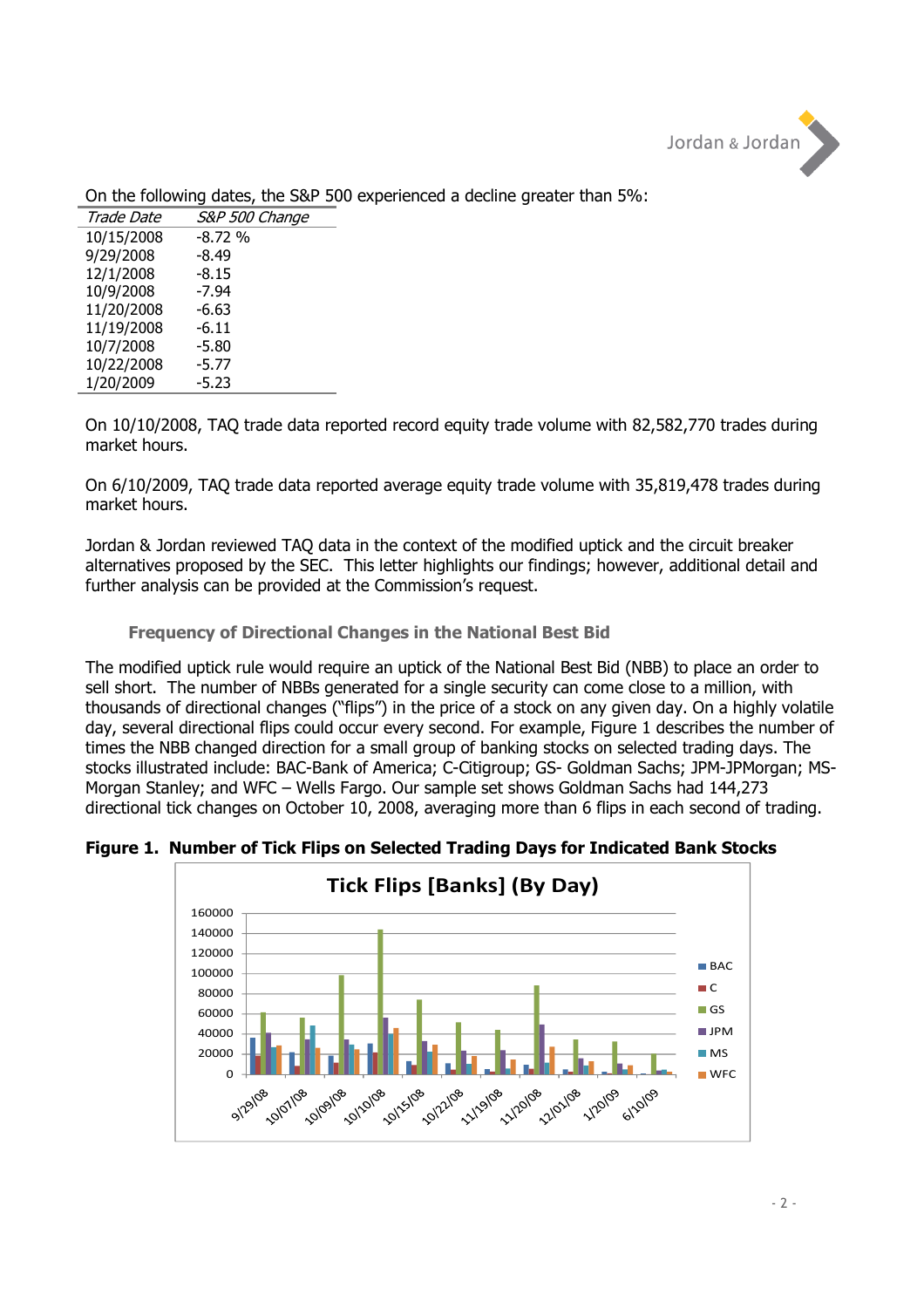

# **Establishing Triggers and Price Limits for the Circuit Breaker**

Jordan & Jordan examined the hypothetical impact of the "circuit breaker" approach to implementing the short sale rule.

As we understand the alternatives under consideration by the SEC, the circuit breaker may be implemented to have the effect of: a) prohibiting short sale totally, b) allowing short sales only by exception, or c) triggering the uptick or modified uptick rule to go into effect. Proposed variations of the circuit breaker would: a) prohibit short selling through the end of the trading session or beyond, or, b) allow the circuit breaker to be lifted once the stock price returned to a prescribed level. To estimate the number of stocks that would have been restricted from short sale had a circuit breaker been triggered, Jordan & Jordan looked at all the stocks trading on the selected trading days, and tested "thresholds" at which a circuit breaker might be switched on. Further, we identified instances where the restrictions would be lifted during the day (switched off) if prior to market close, the NBB returns to the level it was on market open.

Three thresholds (10%, 15% and 20%) were applied to demonstrate the number of stocks that could be impacted if a circuit breaker were to be switched on, and subsequently switched off if bids increase to market open levels.

Figures 2 and 3 illustrate the number of stocks and percentages that would have been subjected to short sale restrictions on the selected trading days at each threshold. The chart indicates the number/percentage of securities that would have been "hit" if a circuit breaker was switched on to restrict short sales. Also indicated is the number/percentage of securities where the circuit breaker was in effect at the market close ("EOD").



# **Figure 2. Number of Stocks Impacted by Circuit Breaker on Selected Trading Days**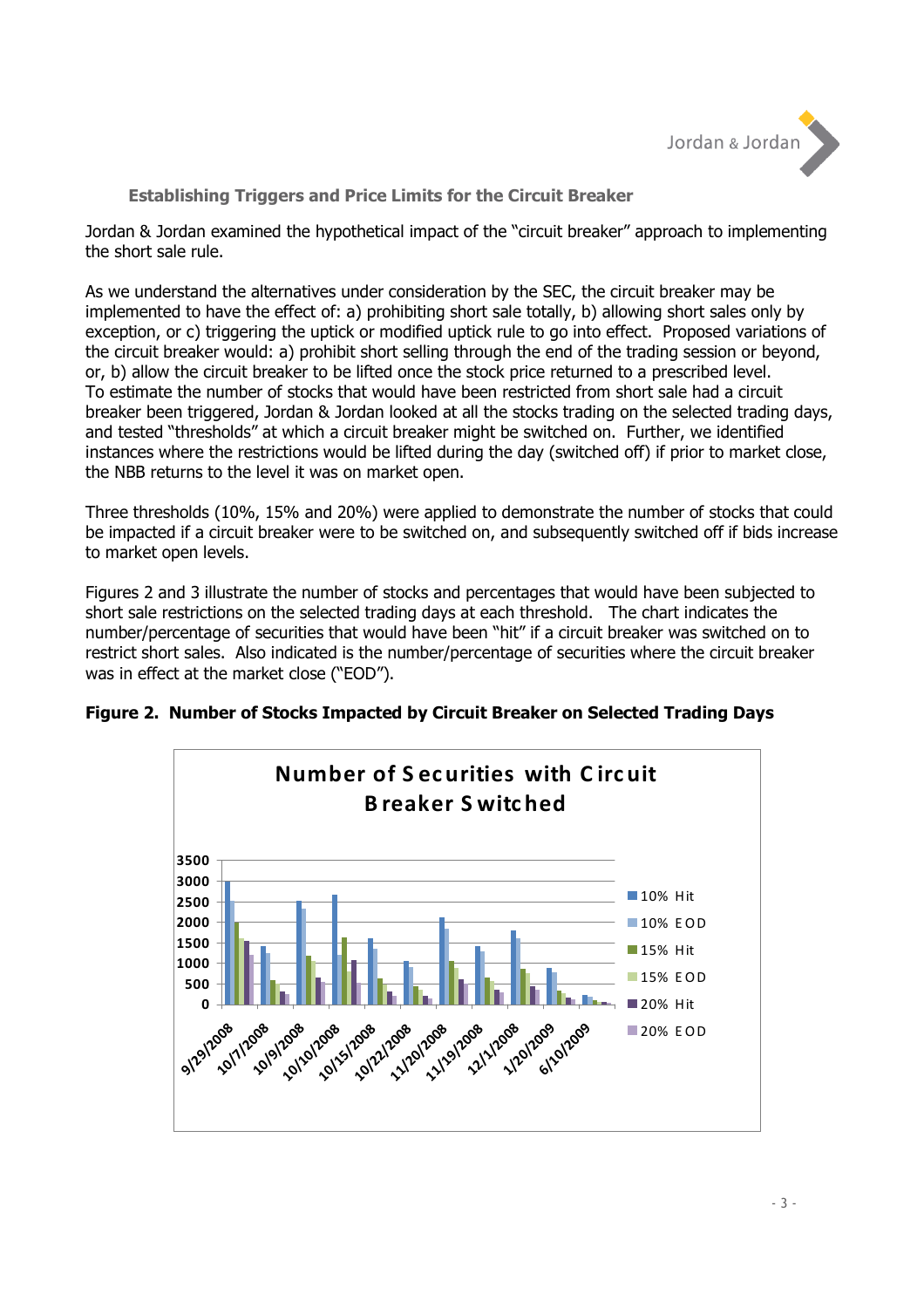



# **Figure 3. Percentage of Stocks Impacted by Circuit Breaker on Selected Trading Days**

There are cases where a circuit breaker could be switched on and off multiple times in the course of a trading day if a threshold was reached and the price climbed back to its level at the open. We selected several stocks to represent activity in different market segments and identified circumstances where there would have been more than one switch. Figure 4 depicts the behavior of the following stocks at the 10% threshold: AAPL – Apple; AMR – American Airlines; BAC – Bank of America; GM – General Motors; JNJ – Johnson & Johnson; XOM – Exxon Mobil.

### **Figure 4. Number of Times a Circuit Breaker was Switched On in the Trading Day for Selected Stocks**

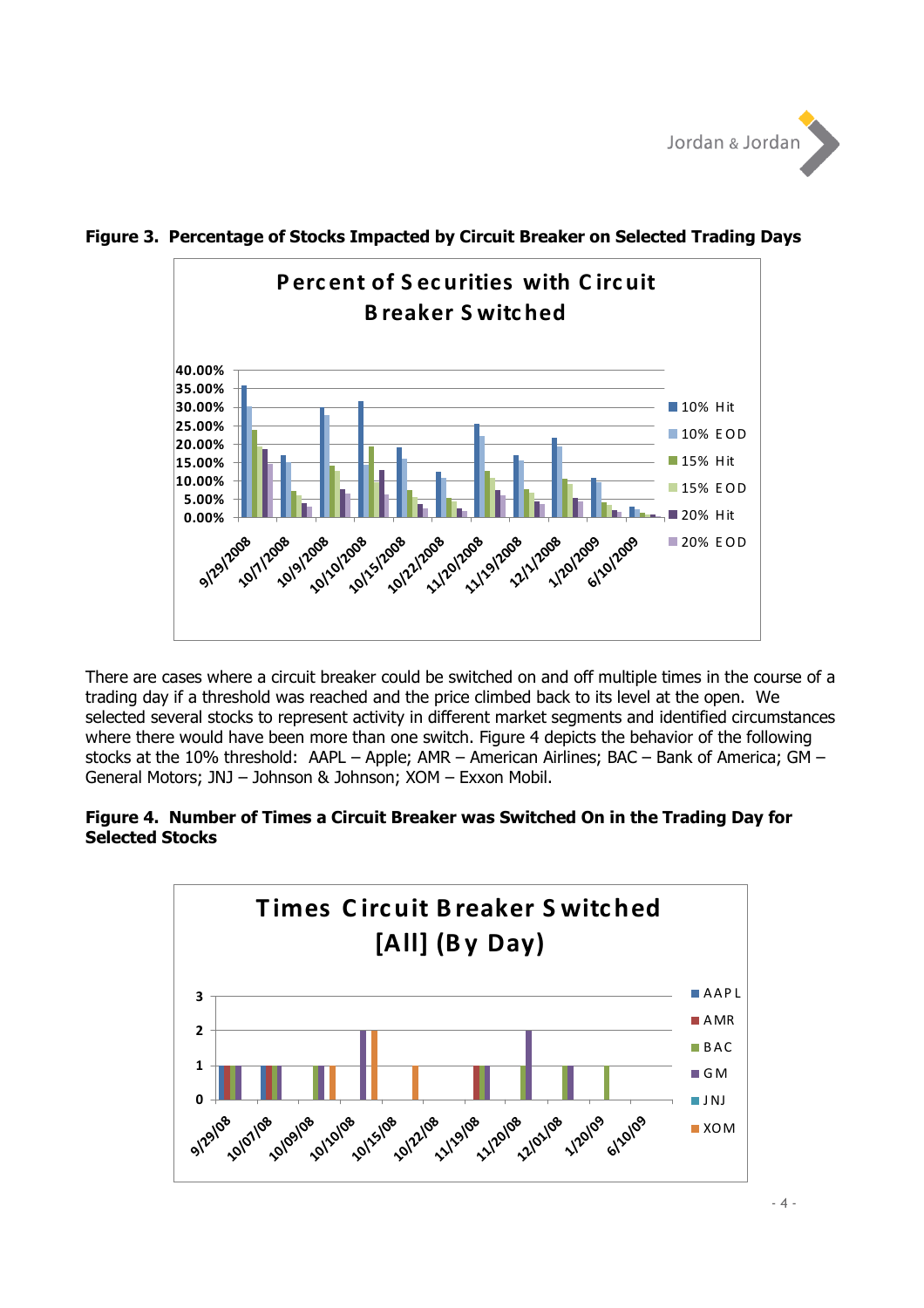



**Figure 5. Period of Time a Circuit Breaker was Switched On in the Trading Day for Selected Stocks** 

Under the same scenario, Figure 5 provides an indication of the total length of time a short sale restriction would have remained in effect for selected stocks on each of the trading days. In cases where the circuit breaker was switched on, off and back on again, this chart represents the combined time period in hours and minutes on each of the trading days examined.

#### **Exemption Provisions**

In addition to weighing the various alternatives to determine the optimum approach to instituting a short sale rule, to avoid any unintended consequences the Commission must carefully consider the exemptions that should be permitted. Complete prohibition would have severe market impact, as certain short-selling trading strategies may ultimately be beneficial to the market from a risk mitigation, enhanced liquidity or financial stability perspective. For instance, short sale strategies are often used to hedge convertible bonds and other equity-linked derivatives. There are legitimate reasons to allow short sale activity, even in a down market, such as those designed to support market makers and issuers, and thus should be included in the list of allowable exceptions. At the same time, overuse of exemptions will undermine the effectiveness of the rule.

# **Post Trade Analytics Test Program Effectiveness**

In adopting a "policies and procedures" approach, we recommend that firms be diligent in their internal surveillance, conducting regular post-trade analysis to test the effectiveness of their programs. To illustrate the industry's reliance on exemptions, Jordan & Jordan analyzed trade data collected since December 2007 in connection with the industry's implementation of Regulation NMS.

Using the NYSE Euronext TAQ files as a basis for analysis, with more than 131.5 million trades executed over the period from December 3, 2007 to May 29, 2009, an average of 47% were marked